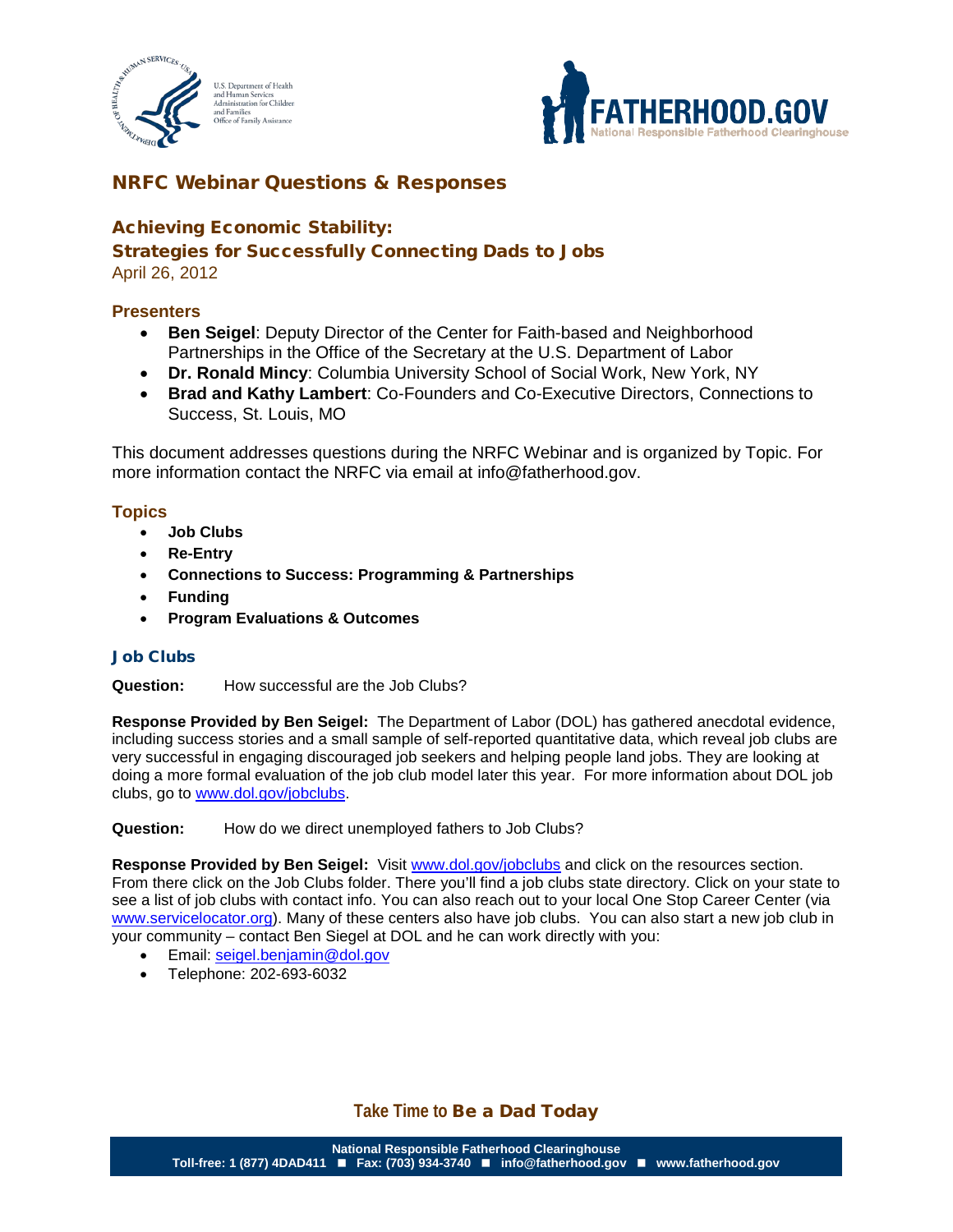



### Re-Entry

**Question:** From the web links that Ben Siegel (DOL) shared, is there reference to felony friendly employers?

**Response Provided by Ben Seigel:** Here are links to some resources that provide useful information on talking to employers and other valuable resources for job development with formerly incarcerated:

- Reintegration of Ex-Offenders community of practice, a practitioners' tool for reentry programs: <https://rexo.workforce3one.org/>
- Reentry Mythbusters developed by the Federal Interagency Reentry Council: [http://nationalreentryresourcecenter.org/documents/0000/1090/REENTRY\\_MYTHBUSTERS.pdf](http://nationalreentryresourcecenter.org/documents/0000/1090/REENTRY_MYTHBUSTERS.pdf)
- Federal Bonding Program find your state contact:<http://bonds4jobs.com/>
- Hiring incentives for employers:<http://www.doleta.gov/business/GovernmentIncentives.cfm>
- The Equal Employment Opportunity Commission (EEOC) recently released updated guidance on employer use of arrest and conviction records in hiring decisions: [http://www.eeoc.gov/laws/guidance/arrest\\_conviction.cfm](http://www.eeoc.gov/laws/guidance/arrest_conviction.cfm)

#### Connections to Success: Programming & Partnerships

**Question:** How do fathers find out about – or how are they referred to – your program?

**Response Provided by Brad and Kathy Lambert:** Kansas Social and Rehabilitative Services (SRS) mails letters to men involved in their programs (TANF, food stamps, cash assistance, child support enforcement) to explain about the fatherhood programming. Referrals also come from SRS case managers along with word-of-mouth from existing participants.

**Question:** How do you handle other needs of the fathers and families with whom your program has contact – for example, if the family has immediate housing needs or domestic violence is a concern?

**Response Provided by Brad and Kathy Lambert:** Connections to Success (CtS) has established many community partnerships to address other needs and services not provided by CtS, including housing, substance abuse treatment and health. Referrals are made by case managers. Our domestic violence partner provides training to the men in our programs, as well as serving as a referral source for victims of domestic abuse or those who need a batterer's intervention program.

**Question:** Does the Connections to Success program purchase the abandoned homes and then resell them or can the participant make the house their own home?

**Response Provided by Brad and Kathy Lambert:** Our partner, Jackson County, takes ownership of the properties at the beginning of each project and then selects a low-income family in the community to award them to upon completion. The new home owner enters into a seven year agreement to make a nominal payment upon which the property becomes theirs.

**Question:** Do you use a formal Healthy Relationships curriculum? If yes, please identify. If no, what topics do you cover? Please estimate the amount of time that you devote to the issue of healthy relationships. Thank you.

**Response Provided by Brad and Kathy Lambert:** We use the Ready for Love curriculum from the National Institute of Relationship Enhancement (IDEALS/NIRE) located in Bethesda, Maryland. Each participant completes 16 hours of healthy relationship training.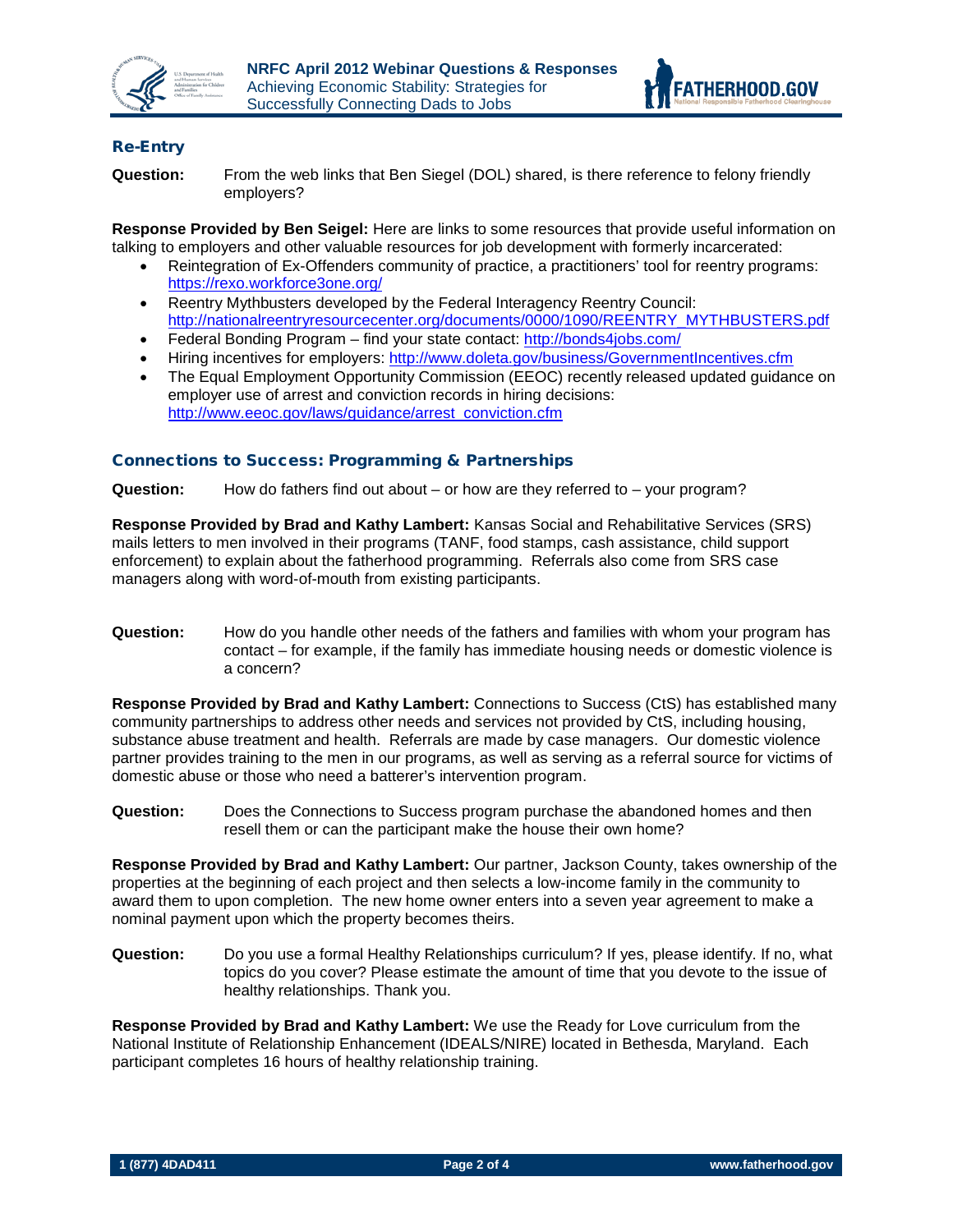



**Question:** Does the Connections to Success program offer case management services?

**Response Provided by Brad and Kathy Lambert:** Yes.

**Question:** Do you (Connections to Success) have a partnership with a health care provider, and if so what's the nature of the partnership?

**Response Provided by Brad and Kathy Lambert:** CtS partners with local health care providers that offer general medical and behavioral health treatment. All services are free of charge to CtS participants. CtS also partners with Lenscrafters through their national "Gift of Sight" program. We also work individually with doctors and dentists who provide pro bono individual health care.

**Question:** What was the arrangement with the Office of Child Support Enforcement (OCSE) that you mentioned, where participants receive a reduction of some sort in their payments?

**Response Provided by Brad and Kathy Lambert:** Yes, we partnered with the Kansas OCSE and through that partnership, came to an agreement that OCSE will provide participants with a \$50 credit for the first 15 hours of training, followed by \$25 per hour for the remaining time; capped at \$1850, for each hour of participation in the Connections to Success program. To date, over \$11,000 in arrearage forgiveness has occurred for those amounts owed to the state.

**Question:** What is your initial pitch when you reach out to a business about hiring fathers who have completed your program? How do you approach employers and develop relationships?

**Response Provided by Brad and Kathy Lambert:** We first find out the employer's needs by meeting with them one on one, and we also identify and research high growth and high demand jobs. Then we explore how we can meet those needs. We educate employers on what we do and address things like turnover rate and employees who show up on time. Often, employers really want employees with life skills, which fathers can gain through our program if they are lacking certain skills. We also point out to employers that our participants have been thoroughly vetted and there's an umbrella of support to help with external barriers like transportation, stable housing and health concerns.

**Response Provided by Ben Seigel:** DOL has employer incentive programs like the Federal Bonding Program, which has a 90% success rate. This requires the candidate to obtain character references as part of the process, which demonstrates some soft skills to the employer. It also provides insurance to the employer. You can contact DOL to find out which employers are using these bonds.

- DOL is working on making sure employers are doing an exhaustive search for American workers before using foreign workers via the H2B foreign worker visa program (e.g., for landscaping, hospitality, seasonal jobs), and you can approach these employers about your program participants.
	- Seek our employers who use the H-2B foreign workers visa program. H-2Bs are used in many sectors with seasonal jobs such as landscaping, tourism, and forestry work. DOL encourages these employers to exhaust local hiring options before filing for H-2B visas. Learn more here: [http://www.foreignlaborcert.doleta.gov/h-2b.cfm.](http://www.foreignlaborcert.doleta.gov/h-2b.cfm)
- You can connect with your local DOL Office of Contract Compliance and work with them to develop relationships with federal contractors.
- As mentioned in response to a previous question, be informed about the Equal Employment Opportunity Commission (EEOC) guidance on employer use of arrest and conviction records in hiring decisions: [http://www.eeoc.gov/laws/guidance/arrest\\_conviction.cfm.](http://www.eeoc.gov/laws/guidance/arrest_conviction.cfm) This will help you have an informed conversation about an employer's hiring practices. Employers are advised to develop a "screen" that takes into account: 1) nature of the crime, 2) time elapsed, and 3) nature of the job.
- Seek out employers with commitments to increasing diversity. A good place to look is federal contractors and sub-contractors. The DOL Office of Federal Contracts Compliance Programs